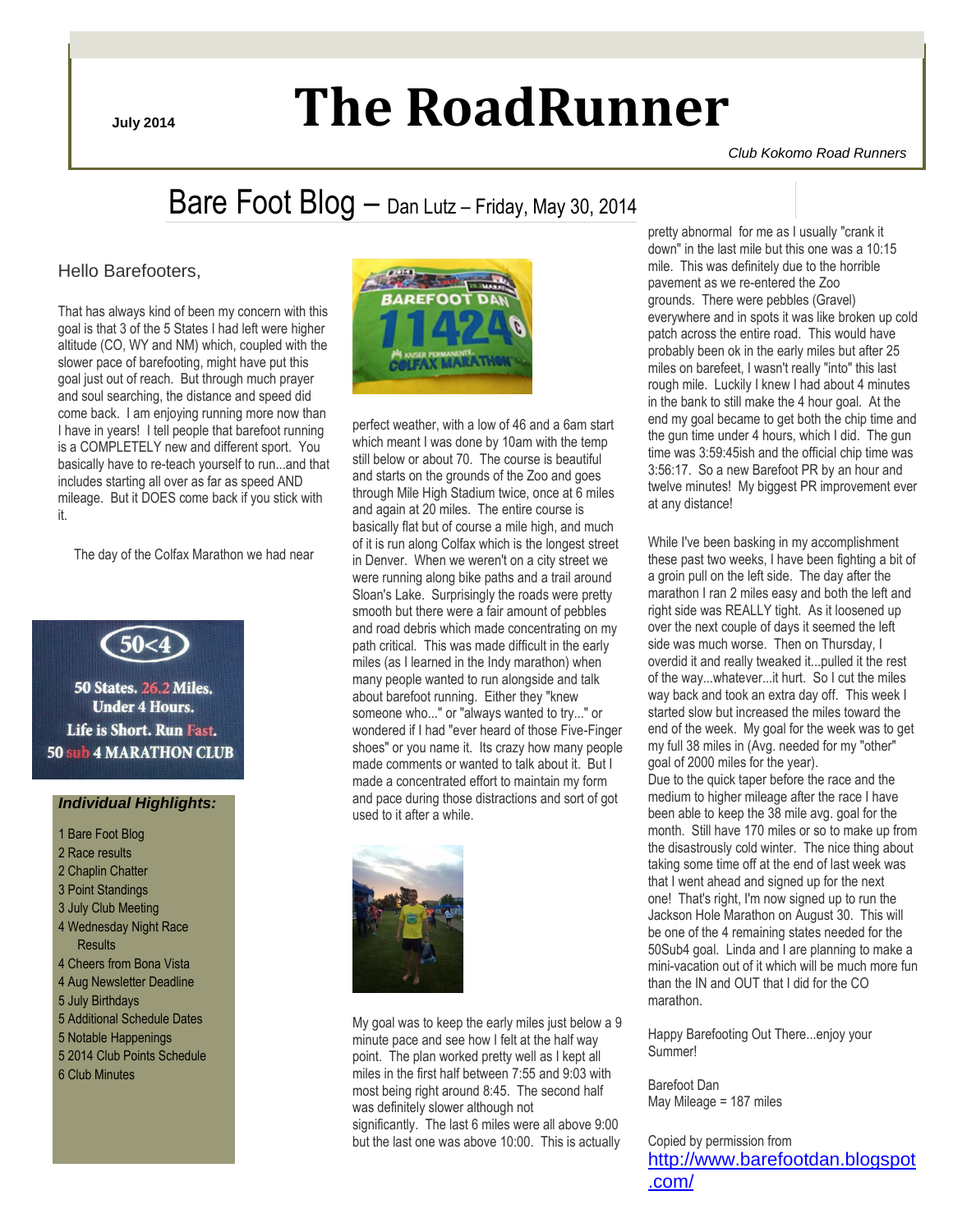**4th Annual Bona Vista Run, Rock & Roll 5K June 7, 2014 UAW Local 292 & Jackson Morrow Park 5K Run 1. Kory Kennedy 16:38** 2. Scott Colford 17:17 **3. Braden Timmons 18:00** 4. Tallis Bowers 18:22 **5. Dana Neer 18:35 6. Christian High 18:40 7. Jordan Ousley 19:06 8. Heather Weber 19:32 1st woman 9. Noel Shafer 20:04 10. Ron Moore 20:32 11. Aaron Craig 20:51 12. Chris Lasley 20:51** 13. Kerry Logsden 21:17 14. Gary Callahan 21:53 **15. Phil Rozzi 22:07 16. Ron Greene 22:47 17. Ella Kantz 23:09 18. Keith Hill 23:52 19. Billy Stanton 24:40 20. Anne Kantz 24:52 21. RJ Kerr 25:27** 22. Janette Clem 25:35 **23. Jana Skoog 25:37 24. Mark Shorter 25:45** 25. Dave Mobley 25:49 **26. Anna Rangel 26:09 27. Charlie Skoog 26:43 28. Cara McKellar 26:55** 29. Rudy Suryantoro 27:22 30. Brandon Walters 27:34 **31. Melissa Goad 27:28 32. Warren Tierney 27:35** 33. Zach Barnes 27:47 34. Greg Sipe 27:54 35. Rosellen Connolly 27:55 36. Mike Daugherty 28:05 **37. John Peters 28:06** 38. Andy Kirby 28:29 39. Brad Carney 28:33 40. Alice Bowers 28:34 **41. Gregory Townsend 28:37** 42. Ryley Working 28:42 **43. David Hughes 28:43 44. Robin Tetrault 28:46 45. Ashley Shanks 28:48** 46. Kaity Kirby 28:55 **47. Laurie Ousley 29:00**

### CKRR – July 2014 **Page 2 of 6** 48. Matt Truesdell 29:05 **102. Jeff Freeman 44:06**

49. Cole Wise 29:18 50. Mike Salyers 29:21 51. Mike Wise 29:22 **52. Emilie Hubbard 29:24** 53. Heather McCallum 29:28 54. Brian Pier 29:39 **55. Michael Graham 29:44 56. Ray Tetrault 29:50 57. Ann Hubbard 29:55 58. Paul Getts 30:11** 59. Ariel Stanley 30:28 **60. Jacob Van Horn 30:28 61. Jennifer Van Horn 30:30** 62. Harlan Knudson 30:33 63. Constance Trobaugh 30:44 **64. Hannah Moore 30:51** 65. Libby Working 31:25 66. Nikki Logsdon 31:31 **67. Marianne Wilson 31:50 68. Laura Cook 31:57 69. Kelsey Kennedy 32:30** 70. Bethany Thomas 32:55 71. Amanda Tran 33:07 72. Lyndsay Truesdell 33:41 73. Marietta Miles 34:08 74. Lisa Kingseed 34:11 **75. Mary Barnes 34:52** 76. Linda Wachs 35:00 77. Cheryl McBee 35:06 78. Todd Trobaugh 35:37 79. Krystyne Wilson 35:50 80. Stephanie Pratt 35:51 81. Deb Taylor 36:13 82. Allison Henderson 36:26 83. Dave Henderson 36:27 84. Elizabeth Bevington 36:27 85. Molly Hedrick 36:41 **86. Kathryn Wall 36:49** 87. Stacy Hogwood 37:21 **88. Alex Studebaker 37:35 89. Lauren Weber 37:37 90. TA Weber 37:39** 91. Julie Rhew 37:40 **92. Stan Shuey 38:02** 93. Abbie Fruen 38:04 94. Ciera Jakus 38:05 95. Ashley Cone 38:19 **96. Sarah Kleinknight 38:30 97. Kelly Studebaker 38:40 98. Bruce Savage 39:08** 99. Hannah Sexton 40:14 100. Amy Cone 40:56 101. Tasha McColl 41:10

**103. Sue Keller 44:14 104. Pam Freeman 44:50** 105. Brianna Trent 45:03 106. Randy McBee 45:11 107. Roberta Miller 52:06 108. Dawn McKinney 52:07 **109. Shirley Bugher 53:21** 110. Danna Bonfiglio 53:36 111. Jenna Hendricks 57:34 112. Kim Hendricks 58:15 113. Ashley Kostrewa 58:16 **5K Walk 1. Mary Miller 32:34 2. Vernon Keller 33:23 1st Male 3. Greg Wall 35:42 4. Jan Wall 39:10 5. Toney Lorenz 39:35 6. Bob McBride 40:38 7. Lisa Price 40:50 8. Stephen Wilson 41:59 9. Kevin Whitted 42:31 10. Robin Michael 43:04 11. Anita Dillman 43:11 12. Carrie Williams 43:11 13. Barbara Hobbs 43:16** 14. Aaron Smith 43:29 **15 Jerry Lambert 43:57 16. John Mohr 44:32 17. Jenny Tudor 44:50** 18. Cathy Hoang 45:48 **19. Erica Huffman 47:13** 20. Jennifer Coomer 47:59 21. Joy Balentine 48:00 22. Amy Adcock 48:02 **23. Mary Lou Rutherford 49:06 24. Melvin Hobbs 49:27** 25. Sandra Dance 51:52 **26. Carol Savage 52:01** 27. Carrie Mims 52:04 28. Cindy Suryantoro 52:09 29. Amber Stevenson 52:28 30. Jessica Sheets 53:19 **31. Jean Heflin 53:20** 32. Rebecca Cecil 57:10 33. Kristy Cantrell 57:33 34. Katherine Coleman 60:10 35. Tacy Kline 60:11 36. Trina Stuller 60:13 37. Mary Ann Russell 61:25 38. Lisa Carney 61:38 39. Tara Eytchesun 61:40 40. Carrie Kuhns 61:41

### **1 mile Fun Run**

1. Ava Kantz 12:13 2. Abigail Bowers 15:10 3. Vagan Barnes 15:36 4. Josh Brown 15:58 5. Ryland Barnes 17:40 6. Ruby Sharp 20:40 7. Kyra Foster 20:41

### **Norris Insurance 5 mile run, 5K walk Saturday June 14, 2014 5m Run 1. Kory Kennedy 27:34 2. Braden Timmons 30:11** 3. Nathan Young 31:42 **4. Noel Shafer 33:33** 5. Steve McDorman 34:14 **6. Aaron Craig 35:23** 7. Gary Callahan 35:52 8. Jeremy Beachy 35:53 9. Brooke Hasty 36:34 1st woman **10. Nathan Nicholson 37:05 11. Parker Jones 37:06 12. Michelle Nicholson 37:23 13. Gwen Grimes 37:25 14. Stu Nicholson 37:42** 15. Michelle Larson 38:50 **16. Natalie Nicholson 39:04 17. Keith Hill 39:20** 18. Shane Deford 41:08 19. Larry Emmons 41:15 **20. Tami Moore 41:18 21. Jana Skoog 41:19**

### 22. Connie Gamble 41:20 **23. Jennifer Van Horn 41:38** 24. Jill Clark 41:41 25. Julie Hertzog 41:45 **26. Charlie Skoog 42:11 27. Mark Shorter 42:28** 28 Lorraine Gamble 43:03 29. Steven Thompson 43:04 30. Jackie Hasty 43:04 31. Bethany Kirkland 43:53 **32. Bronwyn Getts 44:37 33. Ashley Shanks 44:04** 34. Stephanie Young 44:50 **35. Warren Tierney 45:01 36. Cara McKellar 45:02**

37. Jane Hoover 45:23 38. Sarah Gibson 45:46

### **39. John Peters 45:55**

40. Wendy Edwards 47:03 41. Greg Baldwin 47:22 **42. Michael Graham 47:30** 43. Dave Getts 47:41 44. Amanda Eviston 47:49 45. Trisha Baldwin 47:49 **46. Scott Deyoe 48:19 47. David Hughes 48:51 48. Ray Tetrault 49:56** 49. Shawnda Roussey 50:16 **50. Robin Tetrault 50:16** 51. Austin Beachy 50:59 **52. Noah Hughes 51:12** 53. Rebekah Beachy 51:13 54. Bethany Thomas 51:39 **55. Marriane Wilson 51:42 56. Laura Cook 52:13** 57. Ann Morris 54:40 58. Susan Mack 56:59 59. Kelly Evans 56:59 **60. Robin Cole 58:09** 61. Maria Cline 1:06:32 **62. Jonah Hughes 1:07:14 63. Sue Keller 1:15:55 64. Shirley Bugher 1:29:20 5K Walk 1. Mary Miller 31:45 2. Vernon Keller 32:45 1st male 3. Greg Wall 34:27 4. Jan Wall 38:37**

**5. Bob McBride 39:33 6. Kevin Whitted 40:38 7. Barb Hobbs 40:56 8. Anita Dillman 41:16 9. Robin Michael 41:28 10. Chari Deyoe 42:15 11. John Mohr 42:34 12. Carrie Williams 42:35 13. Mary Lou Rutherford 46:11** 14. Linda Allen 46:45 **15. Melvin Hobbs 48:49** 16. Andrea Thompson 49:21 17. Deb Tatman 49:21 18. Brandy Beachy 54:00 19. Jessica Beachy 54:00 20. Martha Sipe 55:32

### **Chaplain's Chatter**

4th of July, fireworks, Foster Park concerts, and CK Hall of Famer Bill Heck's birthday. Coyote Kids, Kokomo Summer Distance Camp, and CK's Wednesday evening runs continue. Haynes-Apperson Festival and 4 Miler. Race for Grace and Panther Prowl 5K's. Howard County 4-H Fair. Cross Country Camp and the Brickyard 400. What a fun month!

A man raced off to a closing-out sale to buy a TV. He ran so fast that if he had been competing at the Olympics he would have broken a world record. Yet, for all his effort and amazing speed, he did not receive a gold medal or a lucrative sponsorship – nor was his name listed in the record books. His trophy was a half-price TV that he would soon put out for trash collection.

Are we running the wrong race? Are we using our innate energy to gain something of limited value? Why run after material gain or fame when death invariably takes it away? How does attaining personal riches and glory help us beyond the grave? "Naked I came from my mother's womb, and naked shall I return." (Job 1:21)

Nothing that we acquire on earth can buy our way into heaven. Only by accepting God's gift of salvation through believing in Jesus can we be saved. Once saved, we are at the starting blocks. From that point, every day is an opportunity to run our race before God. If our life is run in His direction, we not only prevail on earth but become eternal winners with perpetual rewards and trophies complete with a guarantee of everlasting satisfaction/eternal life. (Hebrews 12:1)

Always thanking God for His gift of grace, Ricke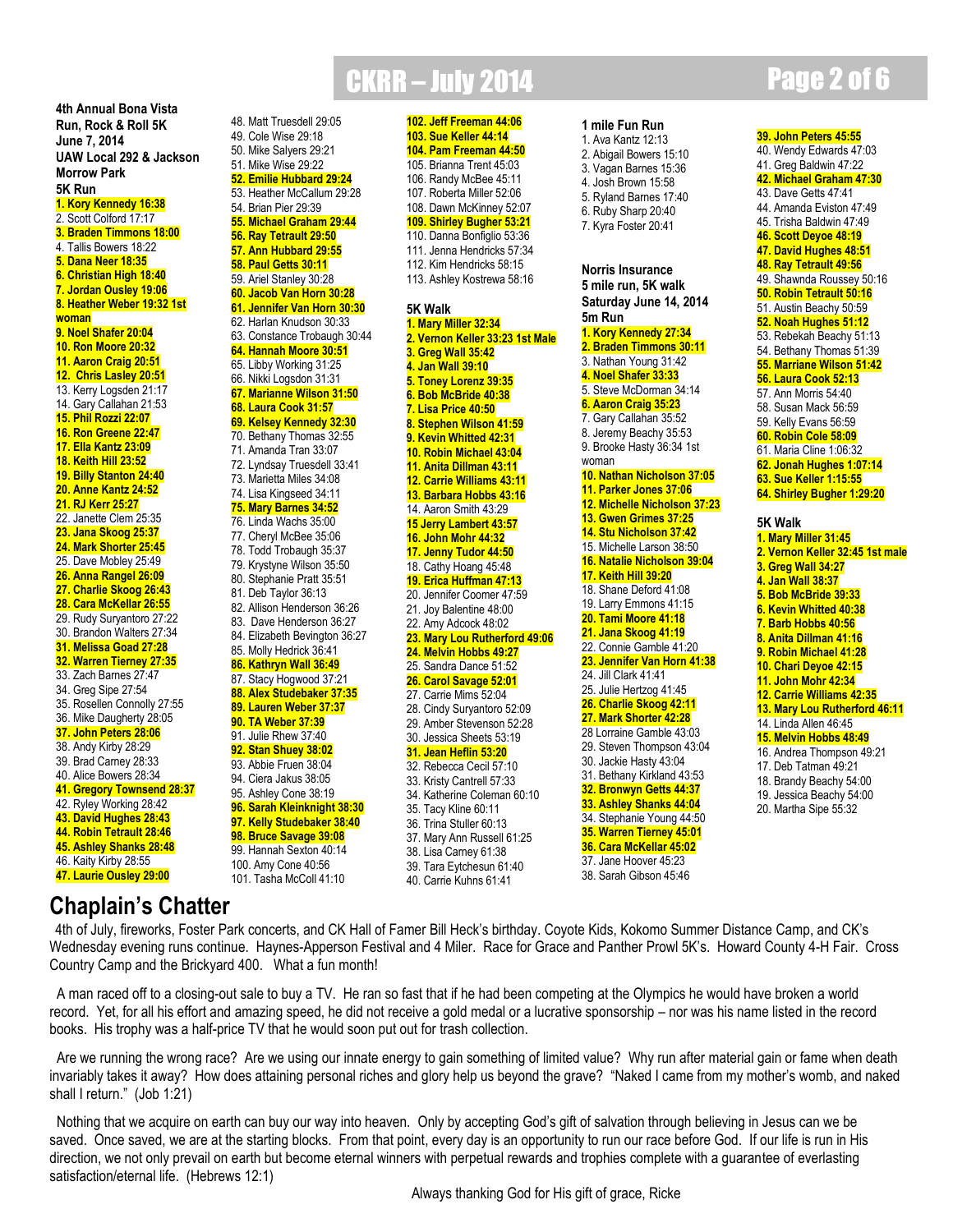## **Points Standings**

### **(V= volunteer, H=half marathon, M=marathon)**

### **Runner 0-12 Female**

 Natalie Nicholson 55-3 Hannah Moore 47-3 Ella Kantz 40-2 Esther Gollner 15-1 Lauren Weber 12-1 **Male** Alex Studebaker 67-4 Jonah Hughes 55-3 Jacob Van Horn 50-3

 Nathan Gollner 20-1 Corey Moore 20-1 Jake Cleaver 15-1

### **Runner 13-19 Female**

 Bronwyn Getts 60-3 H Valerie Merrick 35-2 Anna Bullock 40-2 V Madison Cleaver 20-1 Carly Jones 20-1 Jillian Ladow 20-1 H Sarah Gollner 20-1 V Kayla Bullock 12-1 Hannah Gollner 10-1 **Male**

### Braden Timmons 180-9 MH

 Noah Hughes 42-3 Samuel Bettegnies 15-1 Nathan Nicholson 15-1

### **Runner 20-24**

### **Female**

 Emilie Hubbard 120-7 Gwen Grimes 104-6 Kelsey Kennedy 42-3 Nikki McCracken 35-2 H Natalie Hoch 20-1

### **Male**

 Kory Kennedy 160-8 Billy Jones 12-1

### **Runner 25-29**

**Female** Kathryn Wall 100-5 Laura Heflin 30-2

Megan Tetrault 20-1 H

### **Male**

 Parker Jones 115-6 H Jordan Ousley 90-5 H **Walker 25-29**

### **Male**

 Vince Lorenz 140-7 H **Runner 30-34 Female**

 Melissa Goad 120-6 H Ashley Shanks 65-4 Valerie Leger 15-1 Angela Anderson 12-1

### **Male**

 Michael Anderson 60-3 H **Runner 35-39 Female**

 Jennifer Van Horn 170-9 Harry Committee H Kelly Wright 40-2 H Angie Gollner 35-2

Geana Moore 27-2

### **Male**

 Chris Lasley 100-5 H Maurice Wright 35-2 H

### **Walker 35-39**

**Female** Jenny Tudor 60-3 Erica Huffman 15-1 **Runner 40-44**

### **Female**

 Heather Weber 100-5 MH Michele Nicholson 60-3

 Dana Culp 32-2 H Anne Kantz 30-2 Stacey Bettegnies 27-2 Lora Felker 20-1 H Sheree Bullock 20-1 V Brooke Cleaver 10-1

### **Male**

 Christian High 135-7 **MHH** 

 Aaron Craig 102-6 H Keith Hill 96-7 H Brad Tomlinson 95-5 HH David Reinagle 32-2 H

 Aaron Kirk 20-1 H Scott Riggle 20-1 Steve Gollner 20-1 V Stu Nicholson 15-1 TA Weber 10-1

### **Runner 45-49**

**Female** Tami Moore 115-6 MH Joni McCracken 80-4 H Laura Cook 62-4 Suzie Snow 15-1 Carrie Gruel 10-1 Bea Wiles 9-1

### **Male**

 Noel Shafer 175-9 MH Jay Priest 115-6 MHH Michael Graham 101-8 Ron Moore 69-5 Virgil Weitzel 49-3 H Paul Getts 40-3 H Daniel Lutes 20-1 M Tommy Werst 20-1 H Steve Merrik 9-1 **Walker 45-49 Female** Carol Savage 70-4

Lisa Price 40-2

**Runner 50-54**

### **Female**

 Cara McKellar 155-8 V Laurie Ousley 105-6 H Ann Hubbard 78-6 Marianne Wilson 45-4 Kelly Studebaker 42-4 Pam Freeman 8-1

### **Male**

 Dana Neer 120-6 H Scott Deyoe 114-7 HH Phil Rozzi 105-6 H Warren Tierney 94-7 Paul Olsen 20-1 H Tom Cleaver 9-1 **Walker 50-54**

### **Female**

 Mary Miller 140-7 Chari Deyoe 50-3 H Jean Heflin 35-2

 Jana Skoog 200-10 HH Robin Tetrault 119-8 H Mary Barnes 69-5 H Anna Rangel 65-4 H Anita Upchurch 20-1 H **Male** Mike Deardorff 132-7 HH Ray Tetrault 119-8 RJ Kerr 65-4 Bruce Savage 41-4 Greg Townsend 35-2 V Jeff Freeman 27-3 Jeff Ladow 20-1 H Keith McAndrews 20-1 Mark Rodgers 20-1 H Jerry Meiring 12-1 **Walker 55-59 Female** Jayne Stucker 60-3 V Jane Inman 20-1 H **Male** Damon Clements 60-3 UM

**Male**

 Kevin Whitted 80-4 **Runner 55-59 Female**

### Steve Inman 20-1 H **Runner 60-64**

**Female**

 Sue Keller 165-9 H Shirley Bugher 96-7 Robin Cole 60-3

### **Male**

 Charlie Skoog 164-10 HH Ron Greene 160-8 HH Mark Shorter 116-8 H Billy Menges 22-2 Steve Kilcline 20-1 V Steve Kilcline 20-1 V Tom Miklik 20-1 H Rick Spencer 20-1 V **Walker 60-64**

### **Female**

 Jan Wall 140-7 H Carrie Williams 107-7 Barbara Hobbs 67-4 HH

### **Male**

 Vernon Keller 160-8 H Toney Lorenz 115-8 H Greg Wall 110-7 H Melvin Hobbs 41-3 H Stephen Wilson 32-3 **Runner 65-69 Male** David Hughes 137-8 Phil Leininger 40-2 V Ricke Stucker 35-2 V **Walker 65-69 Female** Anita Dillman 160-8 Mary Lou Rutherford 95 -6 H Diane Brown 20-1 V **Male** Bob McBride 115-6 Robin Michael 100-6 **Runner 70-74 Female** Sarah KleinKnight 40-2 **Male** Billy Stanton 100-5 John Peters 65-4 Stan Shuey 32-2 **Walker 70-74 Male** John Mohr 140-8 H Jim Gross 100-5 Dan Coughlin 20-1 V **Walker 75-79 Male** Jerry Lambert 100-5 H **Walker 80+ Male** Riley Case 60-3

**NEXT CLUB MEETING – MONDAY, JULY 14TH AT 6 P.M. AT MARTINO'S RESTURANT SOCIAL HOUR AT 5 P.M.**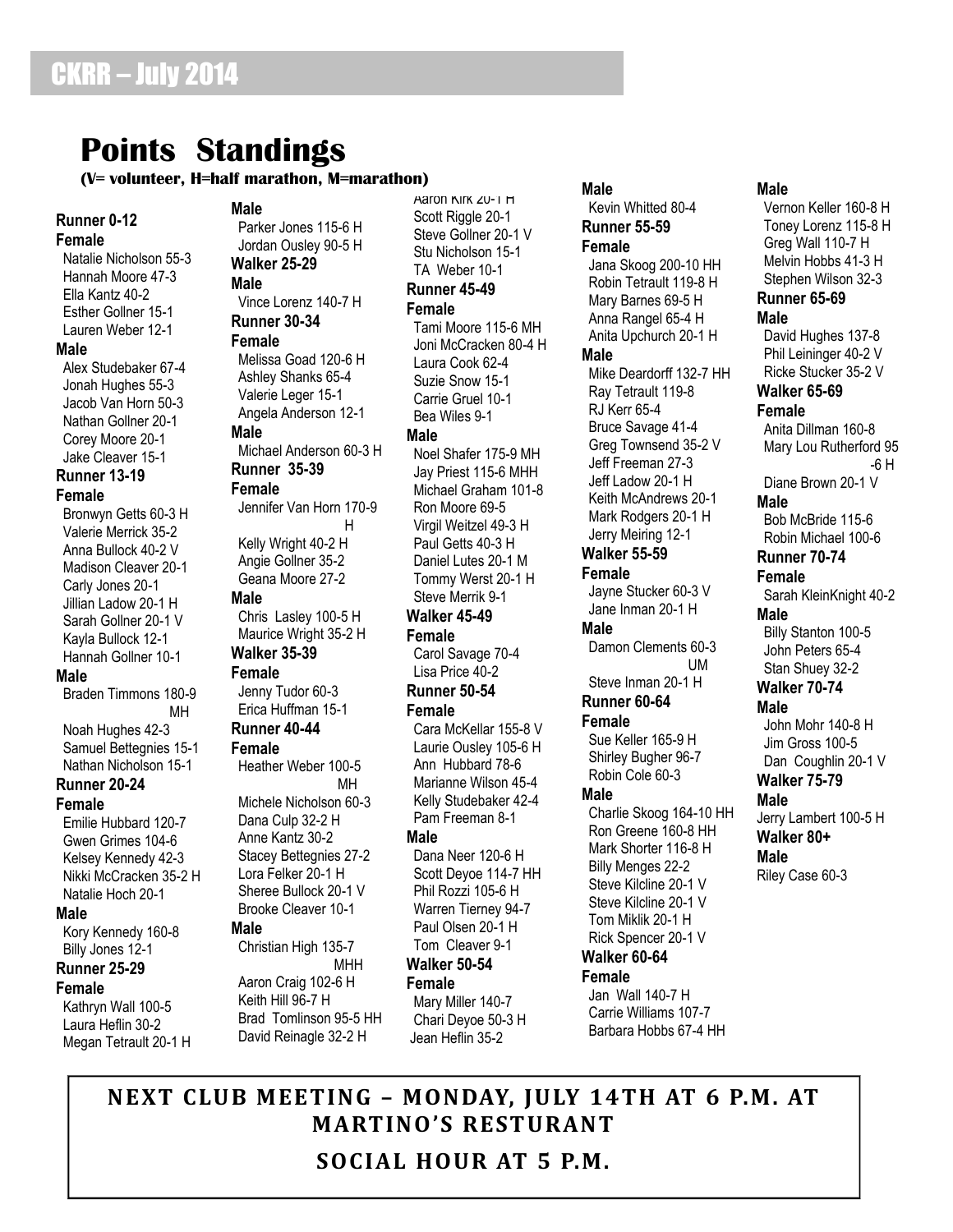## CKRR – July 2014 Page 4 of 6

**Jackie Sanders Miracle Mile**

### **Wednesday, June 4, 2014 Highland Park Walk/Bike Path**

- 1. Max McHaney 6:24
- 2. Parker Jones 6:31
- 3. Gwen Grimes 6:32 4. Clayton Shanks 7:25
- 5. Kayla Bullock 7:45
- 6. Jacob VanHorn 7:51
- 7. Charlie Skoog 8:17
- 8. Jennifer Miller 8:21
- 9. Anna Bullock 9:00
- 10. Audrey Miller 9:06
- 11. Ashley Shanks 9:16
- 12. Lee Lavengood 9:20
- 13. Jana Skoog 9:40
- 14. Mellissa Jones 10:53
- 15. Mary Barnes 10:57
- 16. Bruce Savage 11:29
- 17. Jeff Freeman 12:08
- 18. Jerry Leach 14:16
- 19. Shirley Bugher 16:43
- 20. Carol Savage 16:54

### **Joe Kidd Rangel 5K Old Ben/Highland Park 5K Course**

- 1. Max McHaney 19:50 2. Charley Werst 21:51 3. Tim Taflinger 21:54 4. Rilee Jones 23:50 5. Gwen Grimes 23:50 6. Charlie Skoog 26:17 7. John Cleaver 26:32 8. Jana Skoog 26:47 9. Kayla Bullock 27:47 10. Jennifer Miller 29:03 11. Kristyn Kidwell 29:21 12. Anna Bullock 29:41 13. Melissa Kidwell 29:48 14. Lee Lavengood 30:21 15. Ashley Shanks 32:28 16. Ari Shanks 33:14 17. David Lavengood 33:21 18. Dorian Gray 33:30
- 19. Vern Keller 33:40
- 20. Ken Huston 34:17
- 21. Mary Barnes 36:28
- 22. Jeff Freeman 39:01
- 23. Rob Shanks 43:09 24. Doris Campbell 45:04
- 25. Kevin Campbell 45:05
- 26. Sue Keller 47:16

### **Jackie Sanders Miracle Mile**

### **Wednesday, June 11, 2014 Highland Park Walk/Bike Path**

- 1. Clayton Shanks 7:35 2. Alex Anderson 7:35
- 3. Jacob VanHorn 8:29
- 
- 4. Anna Bullock 8:30
- 5. Ashley Shanks 8:49 6. Derek Lawhead 9:10

7. Gwen Grimes 9:10 8. Abbie O'Keefe 9:23 9. Kevin O'Keefe 9:25 10. Thomas Anderson 10:44 11. Michael Anderson 10:45 12. John Anderson 10:45 13. Mellissa Jones 11:02 14. Jeff Freeman 12:11 15. Bruce Savage 12:49 16. Jerry Leach 14:35 17. Mia VanHorn 15:35 18. Jennifer VanHorn 15:36 19. Carol Savage 16:59

### **Joe Kidd Rangel 5K Old Ben/Highland Park 5K Course**

1. Parker Jones 18:59 2. Max McHaney 21:59 3. Charley Werst 22:13 4. Charlie Skoog 26:48 5. John Cleaver 27:07 6. Ashley Shanks 29:08 7. Clayton Shanks 29:49 8. Anna Bullock 31:12 9. Audrey Miller 33:27 10. Vern Keller 34:24 11. Dorian Gray 34:47 12. Jennifer Miller 36:54 13. Doris Campbell 46:25 14. Kevin Campbell 46:25 15. Sue Keller 49:21 16. Shirley Bugher 55:35

### **Jackie Sanders Miracle Mile**

**Wednesday, June 18, 2014 Highland Park Walk/Bike Path**

- 1. Tom Abney 6:07 2. Jennifer Vanhorn 7:20 3. Phil Rozzi 7:34 4. Jacob V anhorn7:54 5. Ari Leger 8:05 6. Kevin O'Keife 8:06 7. Ashley Shank 8:30 8. Randy Miller 9:55 9. Anna Bullock 9:51 10. Audrey Miller 9:54 11. Vern Keller 10:01 12. Mellissa Jones 11:06
- 13. Bruce Savage 12:51
- 14. Theresa Barlow 14:18 15. Jerry Leach 14:18
- 16. Shirley Bugher 16:56
- 17. Carol Savage 17:00
- 18. Valene Miller 17:48 **Joe Kidd Rangel 5K**

### **Old Ben/Highland Park 5K Course**

- 1. Tom Abney 21:15
- 2. Charlie Werst 22:36
- 3. Phil Rozzi 23:30
- 4. Parker Jones 26:31 5. Gwen Grimes 26:52

6. Ashley Shanks 27:46 7. John Cleaver 29:10 8. Anna Bullock 31:17 9. Jennifer Miller 32:17 10. Sue Keller 46:06

### **Jackie Sanders Miracle Mile Wednesday, June 25, 2014 Highland Park Walk/Bike Path**

1. Jeremy Breedlove 5:34 2. Steve Russell 5:52 3. Parker Jones 6:57 4. Gwen Grimes 6:59 5. Alli Abney 7:23 6. Clayton Shanks 7:27 7. Tom Abney 7:34 8. Derek Lawhead 8:33 9. Ashley Shanks 8:35 10. Ray Tetrault 9:08 11. Mike Thrasher 9:18 12. Dorian Gray 9:19 13. Lisa Hopkins 9:23 14. Russ Hopkins 9:31 15. Jennifer Miller 9:38 16. Anna Bullock 10:00 17. Ryan Bagwell 10:15 18. Audrey Miller 10:33 19. Mellissa Jones 10:52 20. Josh Camp 12:42 21. Lydia Camp 12:42 22. Leah Camp 12:43 23. Bruce Savage 12:51 24. Ron Word 13:26 25. Theresa Barlow 14:08 26. Jerry Leach 14:08 27. Savannah Bowers 15:09 28. Shirley Bugher 16:43 29. Carol Savage 17:16 30 MiKaylin Bowers 19:15 31. Melissa Bowers 19:16 32. Liam Jones 21:59 33. Katie Jones 22:00 **Wednesday Night Race Results**<br>
17. Sue Christian 2. Sue Christian 2. Sue Christian 2. Sue Christian 2. Sue Christian 2. Sue Christian 2. Sue Christian 2. Sue Christian 2. Sue Christian 2. Sue Christian 2. Sue Christian 2

### **Joe Kidd Rangel 5K Old Ben/Highland Park 5K Course**

34. Terry Jones 22:01

1. Charley Werst 22:18 2. Parker Jones 18:59 3. Gwen Grimes 22:30 4. Jeremy Breedlove 22:46 5. Alli Abney 22:57 6. Tom Abney 22:53 7. Ashley Shanks 27:14 8. John Cleaver 27:15 9. Lisa Hopkins 29:07 10. Anna Bullock 30:38 11. Russ Hopkins 30:50 12. Jennifer Miller 32:28 13. Jenny Tudor 37:44 14. Dorian Gray 37:58 15. Mary Barnes 40:21 16. Jeff Freeman 42:22

### **CHEERS! From Bona Vista**

----------------------------------

 **By Britnee Burton**

**Cheers to everyone that helped make the 4th Annual Run, Walk & Roll a success! The Run, Walk & Roll raised well over \$13,000 for children and adults at Bona Vista Programs. Thank you to the 170 runners that participated, to the volunteers that helped throughout the event, and to Vicki Boles for organizing this wonderful event. We would like to thank our major sponsors for the 2014 Run, Walk & Roll. Our "King Sponsors" were Advanced Medical Imaging, Sycamore Financial Group and Maple Crest Middle School. Our "Doo Wop" sponsors were: AndyMark, Indiana Heartland, Federal Credit Union, KHS Men's Basketball Team, Indiana American Water, Community First Bank, In Honor of Quinnly and Reagan Fife, Button Dodge, McGonigal's, St. Joseph Hospital, GenerationOn, Cardwell Built Construction, Professional Firefighters of Kokomo Local 396, and Russiaville United Methodist Church. We would like to thank our Media Sponsors – Z92FIVE, Rock 98.5 and WIOU. 28 local businesses donated to Bona Vista as a t-shirt sponsor for this event: Chrysler – Indiana Transmission Plant II, Kokomo Police Department, Community Howard Regional Health, Freedom Financial, Charles Myers, Atty, Indiana Pest Control, Thomas L. Prather, DDS, Rite Quality Office Supplies, Inc., Kurt Kingseed, DDS, Jansen Asphalt Sealing and Tax Service, White's Meat Market, Williams Mowing, Inc., Gaffney Insurance, Ray Christine, DDS, Regions Insurance, CFD Investments, Edward Jones, Robert Bour, DDS, In Honor of Drew Kingseed, C.W. Bartholomew, DDS, Solidarity Community Federal Credit Union, Thomas J. Hilligross Atty at Law, Comfort Home Health, Merrell Brothers, Golden Corral, First Farmers Bank & Trust, First Congregational Church, Allied Benefits and Shiloh United Methodist Church. We would also like thank everyone that donated items and their time to this event. Thank you to our Run, Walk & Roll Committee and all the volunteers. Thank you to Moore's Pies, Comfort Inn, Little Caesars, Cracker Barrel, Bona Vista, Wildtree, Jamie's Soda Fountain, Barker's B&K, Gingerbread House, Starbucks, Freedom Financial, Coca-Cola, Community Howard Regional Health, St. Vincent Hospital, Kokomo Sports Center, Bob Evans, Best Buy, Indianapolis Colts, HH Gregg, Culver's, McDonald's, Cone Palace, Golden Corral, Lowe's, Speedstack, Martino's, Ray's Drive Inn, Walmart, YMCA, Fort Wayne Zoo, Jim's Pizza, Kokomo Beach, MC Sports, Anthem, and Texas Road House. On behalf of Bona Vista Programs, "Cheers" to everyone who participated in the Run, Walk & Roll!** 

Aug Newsletter Deadline

Do you have something for our Aug newsletter? Please forward it to me by July 30<sup>th</sup> for publication.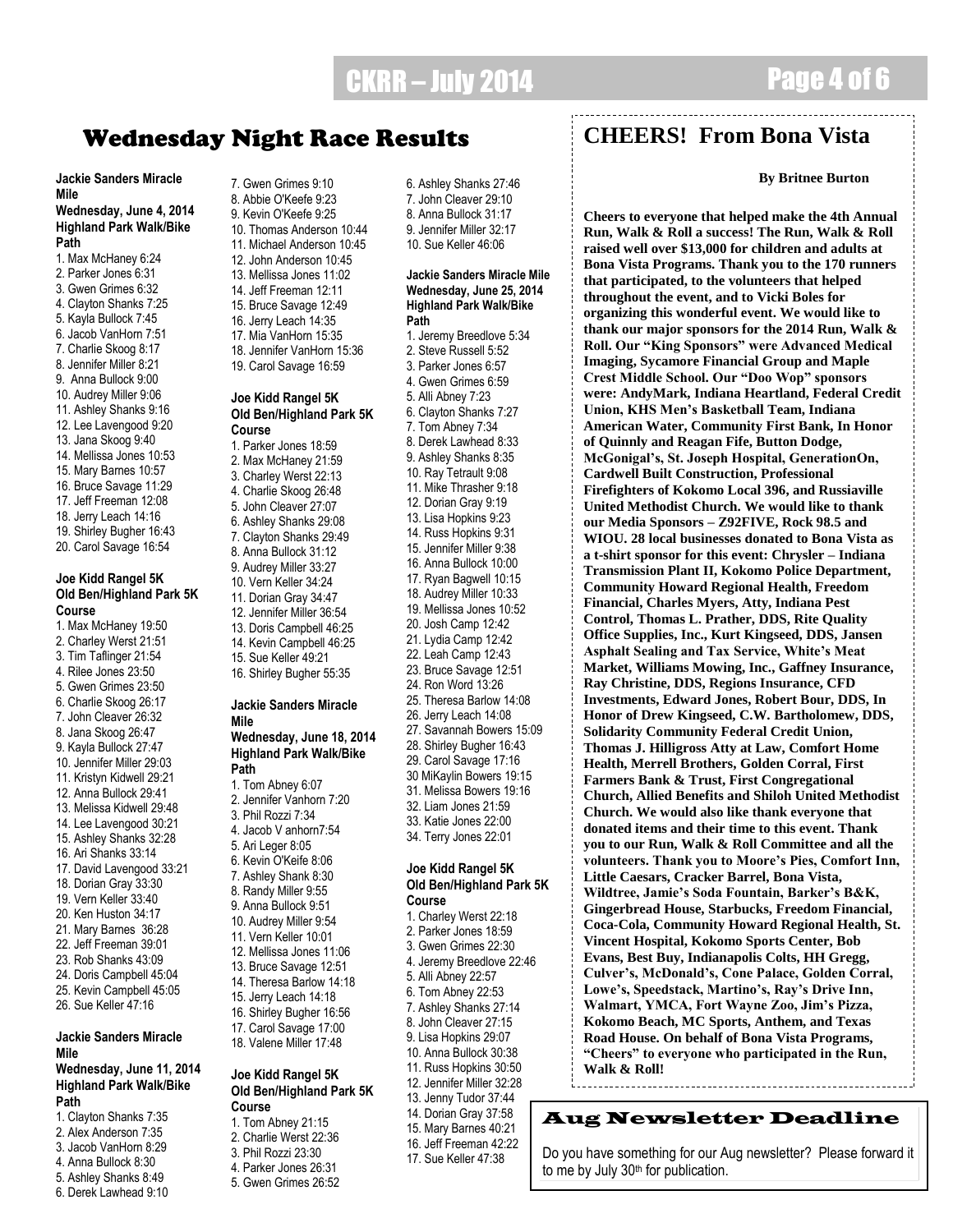## CKRR – July 2014

## **2014 Club Point Races**

### **July 5**

CKRR Haynes Apperson 4m, 3m and 1m Time: 8 am Location: Memorial Gym, Kokomo, IN Contact: Mike Anderson & family

### **July 12**

Race for Grace 5K Run Time: 8 am ? Location: Calvary Presby, 7th & Spencer Strs, Logansport Contact: Phone: (574) 753-0505

### **July 19**

Western Panther Prowl 5K Run/Walk Time: 8 am Location: Russiaville, IN Contact: Gary Jewell NOTE: Please do NOT park in the lot at Waddell's IGA. It is reserved for their customers only.

### **August 2**

Norris Insurance 5K Run/ Walk Time: 8 am Location: Converse, IN Contact: John Norris Website: norrisinsurance.com

### **August 16**

CAM Race for Shelter 5K Run/Walk Time: 8 am Location: Oakbrook Valley, Russiaville, IN Contact: Dana Neer Phone: (765) 252-7030

### **August 23**

*Runnin the Shores 5K -* Time: Location: Contact: Todd Mosier

### **September 6**

5th Annual Steps to Recovery 5K Time: Location: Contact: Reba Harris **September 13** Annual CK Girls Night Out 5K Time: 5:00 pm Location: Downtown Kokomo Contact: Rebecca Monroe

### **September 27**

14th Bee Bumble 5K/10K Time: 8:00 am Burnettsville, IN Contact: Don Hurd

### **October 4**

Cole Porter 5K Run/Walk, 15K Run Time: 9:00 AM Location: Circus Bldg, Peru, IN Contact: Jim Yates

### **November 8**

CKRR Charity 5K Run/ Walk Points 20 for Each Finisher Time: 9 AM Location: UAW 292 Union Hall Contact: Jeannie Townsend

### **November 27**

Club Kokomo Cares 5K Run/Walk Time: 8 AM Location: Rogers Pavilion Highland Park, Kokomo, IN Highland Park Contact: Ray & Robin Tetrault, Mark Shorter Phone: (765) 854-1393

### **December 31** CKRR New Year's Eve 5K Run/ Walk Time: 2 PM Location: UAW Local 292 Contact: Joni McCraken

## **Additional Schedule Dates**

### **Apperson Kids Track & Field**

**July 5 -**Location: Memorial Gym Track Field Kokomo, IN Contact: Jordan Ousley

### **Coyote Kids Schedule**

Location: Jackson Morrow Park, Kokomo, IN Contact: Robin & Ray Tetrault **June 5, 12, 19 & 26, July10, 17, 24 (rain date if necessary) July 31-Awards**

## **Harvest Hustle 5K Walk or Run and**

**Youth ½ mile or 400 meter run Adams Mill Covered Bridge Half Marathon Don Franklin, race director Saturday, July 26, 2014 Saturday, October 4, 2014** Carroll County Community Center, 908 E Columbia St. Floria, IN 574-967-4449 [www.carrollcountycommunitycenter.com](http://www.carrollcountycommunitycenter.com/) [www.getmeregistered.com](http://www.getmeregistered.com/) \_ . . <u>`\_\_</u> . . .

| 7-1 Caroline Glover<br>7-1 Steve Inman<br>7-3 Scott Devoe<br>7-4 Phil Leininger<br>7-4 Ashley Shanks<br>7-5 Bill Heck<br>7-6 Sarah KleinKnight<br>7-7 Kathie Barnett<br>7-7 Shirley Bugher<br>7-7 Pam Freeman<br>7-8 Anita Dillman<br>7-8 Cara McKellar<br>7-8 Jay Priest<br>7-8 Kelly Studebaker<br>7-10 John McGinty<br>7-12 Hannah Moore<br>7-27 Carrie Gruel | 7-12 Waverly Neer<br>7-13 Ryland Barnes<br>7-14 Jerry Lambert<br>7-14 Paul Wyman<br>7-14 Shelly Wyman<br>7-15 Mike Kantz<br>7-16 Eleana Manning<br>7-17 Angie Gollner<br>7-17 Vincente J. Lorenz<br>7-21 William Jones<br>7-21 Myrna Tappan<br>7-23 Taliah Wright<br>7-24 Ashley Birkhimer<br>7-25 Tiffany Barnes<br>7-25 Bronwyn Getts<br>7-25 Kelly Wright | ے<br>آ<br>Birthdays |
|------------------------------------------------------------------------------------------------------------------------------------------------------------------------------------------------------------------------------------------------------------------------------------------------------------------------------------------------------------------|--------------------------------------------------------------------------------------------------------------------------------------------------------------------------------------------------------------------------------------------------------------------------------------------------------------------------------------------------------------|---------------------|
|------------------------------------------------------------------------------------------------------------------------------------------------------------------------------------------------------------------------------------------------------------------------------------------------------------------------------------------------------------------|--------------------------------------------------------------------------------------------------------------------------------------------------------------------------------------------------------------------------------------------------------------------------------------------------------------------------------------------------------------|---------------------|

### Notable Happenings

**\* Jana & Charlie Skoog ran the Newport, Oregon Half Marathon on 5/31/14. Jana Skoog's time was 1:58:17 getting 1st in Division and Charlie Skoog's time was 1:55:46 getting 2nd in Division.**

- **\* Dana Neer completed the Indy Mini with a time of 1:24:30**
- **\* Barbra Hobbs fulfilled her two half marathons by completing the Indy Mini and the Carmel Half.**

**\* Braden Timmons and Noel Shafer ran the Sunburst marathon in South Bend on 5/31/14 with the following times. Braden Timmons 45th place in 3:23:19 and Noel Shafer 227th place in 4:10:14/ This was their second marathon in the last 5 weeks (second ever also).**

\* Mark Shorter ran and finished the **2014 Mini Marathon in Indy. This is his 33rd consecutive year. He missed the first 5 years. Mark also reported we had more people at the tent this year than last year and wanted to thank Vince and Toney Lorenz and Mary Miller for setting up the tables and chairs in the tent.** 

\* Braden Timmon & Noel Shafer completed their first marathon at the Crossroads of Northwest Indiana Marathon. Braden finished 5<sup>th</sup> & Noel came in 52<sup>nd</sup>.

\* Bronwyn Getts ran the Sam Costa with bib #922 F01-19, 1:00:25

\* Waverly Neer raced in the professional/elite collegiate heat of the 5000 meters (3.1 miles) at Stanford University on Friday April 4th, placing ninth (fourth college runner) with a personal best time of 15:37:8 (5:01 per mile pace). Her time is a Columbia University record, and is the fourth best time in the nation among 2014 collegiate runners.